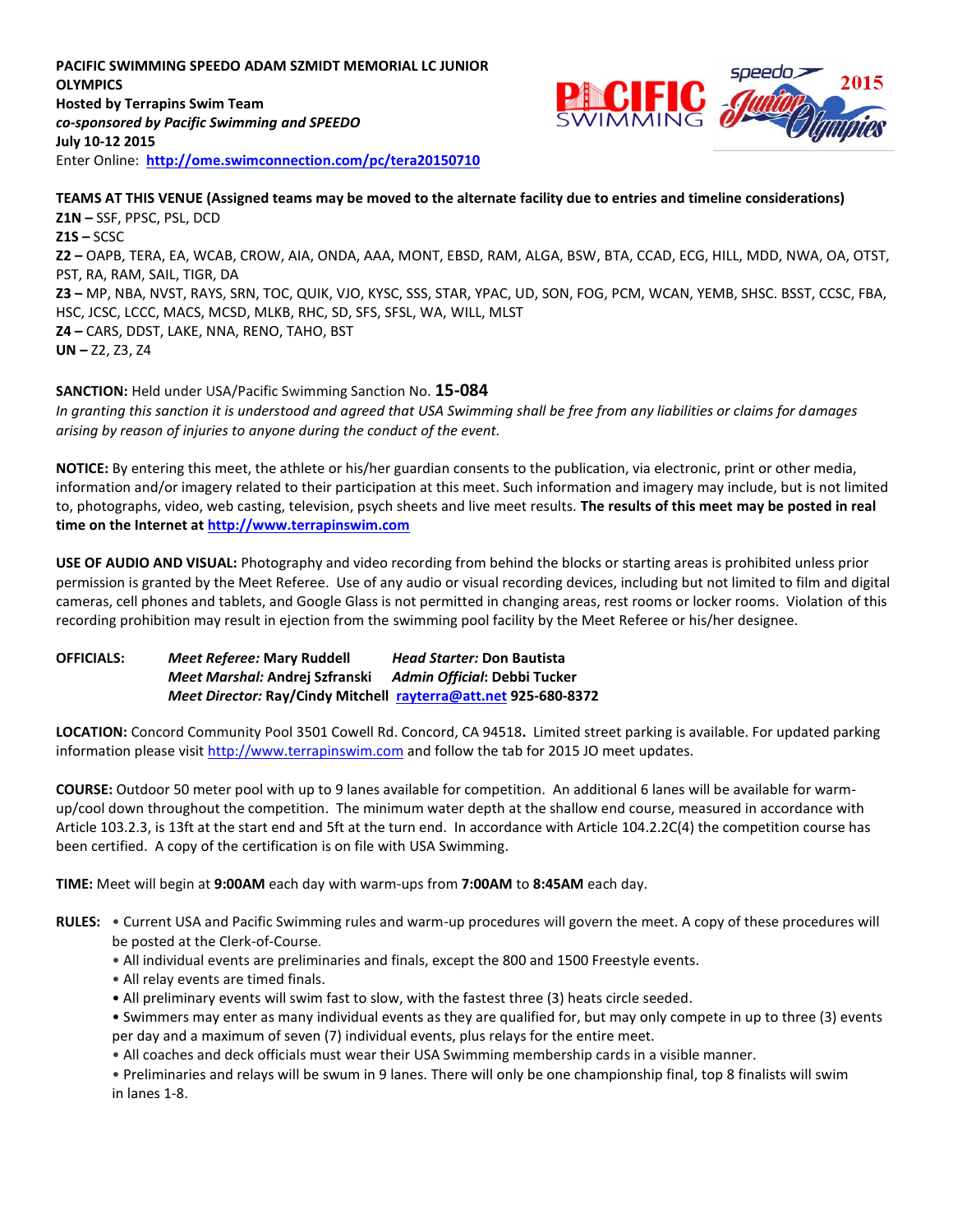#### **SPECIAL RULES:**

- **Swimmers** in the 400 Free, 400 IM, 800 Free and 1500 Free **MUST** supply their own timers
- Swimmers in the 800 Free and 1500 Free must provide their own lap counter (lap counters are not provided)

• Check in for the 800/1500 will close at 11:00 AM on the day the event is swum. Swimmers may check in early on the designated 800/1500 check in sheets at the check in desk.

• The 15-18 800 Free will swim fast to slow, alternating girls and boys heats.

• Upon discretion of the Referee, any distance race may swim two per lane, starting at opposite ends of the pool with each swimmer swimming on their respective side of the lane. .

• There will be one age group ONLY for 15-18 swimmers. There will not be a 15-16 and 17-18 age group.

• **RELAYS**: All relays are timed finals and entries must be received by the entry deadline. NO deck entered relays are allowed. Relay only swimmers must be entered on the relay only entry list in order to be eligible to swim relays. Do NOT include swimmers entered into the meet in individual events on the relay only entry list. Relay swimmers must swim in their respective age groups. **Teams may enter up to 2 relays per event.**

**UNACCOMPANIED SWIMMERS:** Any USA-S athlete-member competing at the meet must be accompanied by a USA Swimming member-coach for the purposes of athlete supervision during warm-up, competition and warm-down. If a coach-member of the athlete's USA-S Club does not attend the meet to serve in said supervisory capacity, it is the responsibility of the swimmer or the swimmer's legal guardian to arrange for supervision by a USA-S member-coach. The Meet Director or Meet Referee may assist the swimmer in making arrangements for such supervision; however, it is recommended that such arrangements be made in advance of the meet by the athlete's USA-S Club Member-Coach.

**RACING STARTS:** Swimmers must be certified by a USA-S member-coach as being proficient in performing a racing start, or must start the race in the water. It is the responsibility of the swimmer or the swimmer's legal guardian to ensure compliance with this requirement.

**RESTRICTIONS:** • Smoking and the use of other tobacco products is prohibited on the pool deck, in the locker rooms, in spectator

- seating, on standing areas and in all areas used by swimmers, during the meet and during warm-up periods.
- Sale and use of alcoholic beverages is prohibited in all areas of the meet venue.
- No glass containers are allowed in the meet venue.
- No propane heaters are permitted except for snack bar/meet operations.
- All shelters must be properly secured.
- Changing into or out of swimsuits other than in locker rooms or other designated areas is prohibited.

• Destructive devices, to include but not limited to, explosive devices and equipment, firearms (open or concealed), blades, knives, mace, stun guns and blunt objects are strictly prohibited in the swimming facility and its surrounding areas. If observed, the Meet Referee or his/her designee may ask that these devices be stored safely away from the public or removed from the facility. Noncompliance may result in the reporting to law enforcement authorities and ejection from the facility. Law enforcement officers (LEO) are exempt per applicable laws.

• NO cell phone use is allowed in the changing areas or bathrooms as per City of Concord Ordinance.

# *SPECIAL NOTE - NO swimmers or parents will be allowed into the facility to set up individual or team canopies until 7:00AM each day. ALL entry into the facility will be through the northwest entry gate, nearest the starting end of the pool. There will be NO entrance allowed on the tennis court side of the facility. Coaches may enter the facility at 6:30AM*.

### **ELIGIBILITY:**

• Swimmers must be current members of USA-S and enter their name and registration number on the meet entry card as they are shown on their Registration Card. If this is not done, it may be difficult to match the swimmer with the registration and times database. The meet host will check all swimmer registrations against the SWIMS database and if not found to be registered, the Meet Director shall accept the registration at the meet (a \$10 surcharge will be added to the regular registration fee). Duplicate registrations will be refunded by mail.

- This meet is only open to current members of Pacific Swimming.
- Swimmer must have met the "JO" time standard in every event entered. Entries with "NO TIME" will be rejected.

• Disabled swimmers are welcome to attend this meet and should contact the Meet Director or Meet Referee regarding any special accommodations on entry times and seeding per Pacific Swimming policy.

• Swimmers 19 years of age and over may compete in the meet for time only, no awards. Such swimmers must have met standards for the 15-18 age group. They will not be eligible to swim in finals or in relays.

• The swimmer's age will be the age of the swimmer on the first day of the meet.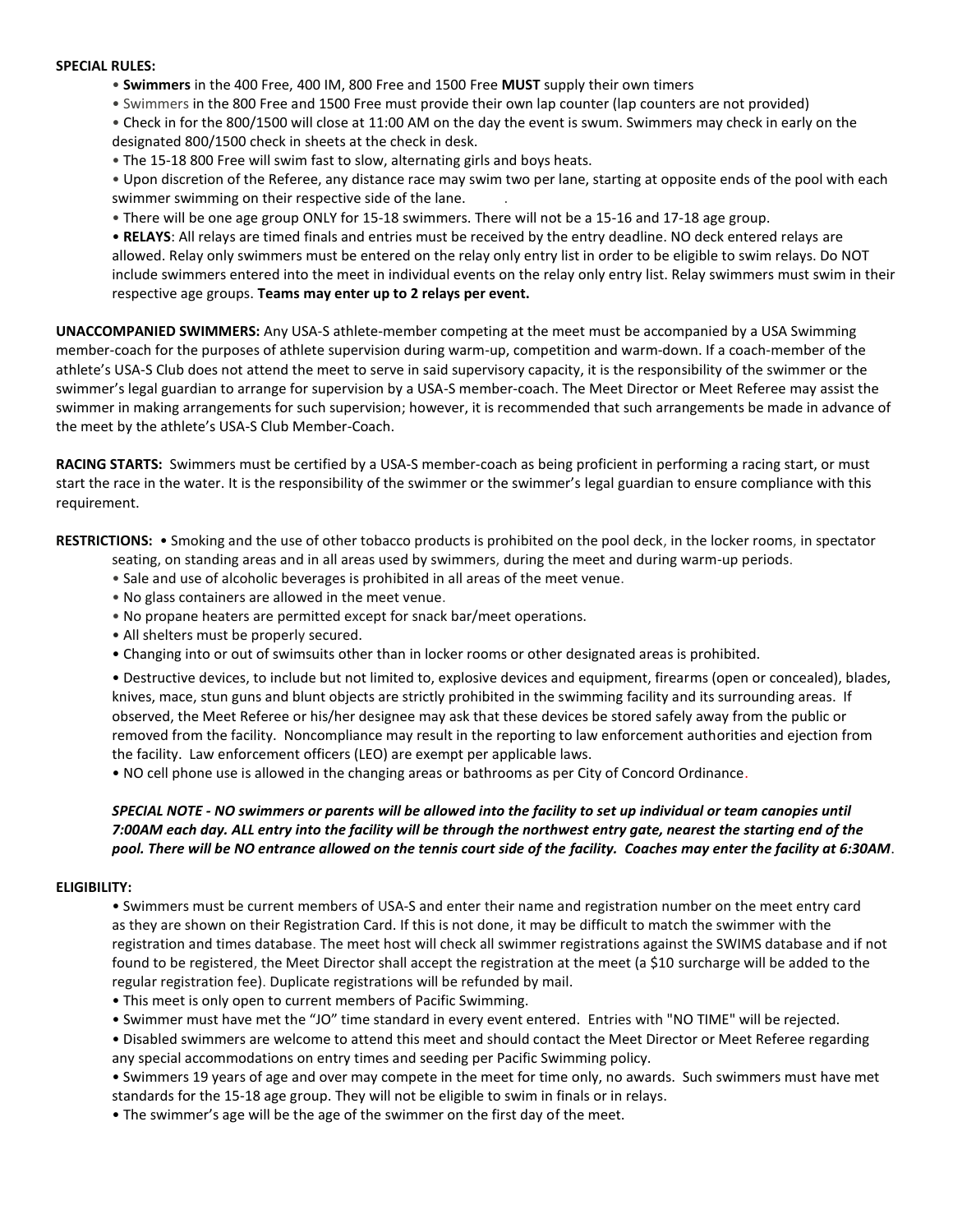**PROOF OF TIME:** Proof of time will be required for this meet per Pacific Swimming rule Section 4.C.2. All entry times will be verified against the USA Swimming SWIMS database and may be changed in accordance with Pacific Swimming Entry Time Verification Procedures. Entry times must have been achieved after **January 1st 2014** and prior to the closing date of entries for the meet (**Wednesday July 1, 2015 AT 11:59 PM PST**). If the time cannot be proven prior to the meet, the swimmer will be not be allowed to check-in for the event until the entry time has been proven. When possible, the coaches will be notified of the swimmers who have not proven their entry time. No refunds will be given if a time cannot be proven.

**ENTRY FEES**: \$**7.50** per individual event, **\$10.00** participation fee per swimmer. \$**20.00** per relay. \*\*Note, relay only swimmers ARE NOT required to pay the \$10.00 participation fee. All entry fees MUST be included with entry.

### **ONLINE ENTRIES:** You may enter this meet online or by U.S. mail. To enter on-line go to

**<http://ome.swimconnection.com/pc/tera20150710>** to receive an immediate entry confirmation. This method requires payment by credit card. Swim Connection LLC charges a processing fee for this service, equal to \$1 per swimmer plus 5% of the total Entry Fees. Please note that the processing fee is a separate fee from the Entry Fees. If you do not wish to pay the processing fee, enter the meet using a mail entry. **Entering online is a convenience, is completely voluntary, and is in no way required or expected of a swimmer by Pacific Swimming.** Online entries will be accepted through **Wednesday July 1, 2015** consolidated entry form. Forms must be filled out completely and printed clearly with swimmers best time. **Entries must be postmarked by midnight, Monday, June 29, 2015 or hand delivered by 6:30 PM. Wednesday, July 1 2015. No late entries will be accepted.** No refunds will be made. Requests for confirmation of receipt of entries should include a self-addressed envelope.

**Make check payable to**: **Terrapins Swim Team Mail entries to**: **Terrapins Swim Team Hand deliver entries to: Cindy or Ray Mitchell**

 **4180 Treat Blvd Suite K On deck at the Concord Pool 3501 Cowell Rd, Concord, CA 94518 Concord, CA 94518 Monday through Friday between 4:00-6:00pm ONLY**

### **Entry questions may be sent to: [rayterra@att.net](mailto:rayterra@att.net)**

**SEEDING:** Event seeding will be in the following order: conforming long course meters [LCM], non-conforming short course meters [SCM], and non-conforming short course yards [SCY]. Per USA Swimming rules 207.11.7B. Preliminary heats will be swum fastest to slowest, with first 3 heats being circle seeded. **See Special Rules for distance events seeding**

**CHECK-IN**: The meet will be deck seeded. No event shall be closed more than 30 minutes before the scheduled start of the session. Swimmers must check-in at the Clerk of Course. Close of check-in for all events shall be no more than 60 minutes before the estimated time of the start of the first heat of the event. Swimmers who do not check-in will not be allowed to compete in the event**. Swimmers entered in the 800/1500 Free must check in by 11:00AM the day of the event.** Swimmers entered in 800/1500 may also check in early on the 800/1500 check in sheets which will be available on Friday July 10.

### **SCRATCHES**:

- Pacific Swimming scratch rules will be enforced. A copy will be posted at the clerk-of-course.
- Swimmers entered in a preliminary individual event in a preliminaries and finals meet that is seeded on the deck that have checked in for that event, must swim in the event unless they notify the clerk of the course before seeding for that event has begun that they wish to scratch. Failure to swim in an event will result in being barred from their next preliminary individual event in which the swimmer is entered on that day or the next meet day, whichever is first.

• Any swimmer qualifying for finals in an individual event who does not wish to compete must scratch within 30 minutes after the announcement of qualifiers. During this period, qualifiers may also notify the referee that they may not intend to compete in finals. In this case, they must declare their final intention within 30 minutes after the announcement of qualifiers following their last individual preliminary event.

• Any swimmer qualifying for a final race in an individual event who fails to show up in said final race prior to calling the alternate shall be barred from the remainder of any final events for that day. Should the swimmer have no additional final events for that day they will be barred from their next preliminary event on the next day of the meet they are entered.

• If the No-Show occurs on the last day that the swimmer is entered in an individual event in the meet, and no other individual event penalty is applicable, the swimmer shall then be fined \$100.00. The fine will be increased to \$150.00 if after 30 days of receiving the letter of notification the party has not made the payment.

**AWARDS**: Custom SPEEDO JO medals will be awarded for the top 8 swimmers in individual events and top 3 relay teams in each Relay event. **There are no awards for the 15-18 age group**.

**ADMISSION:** Free. A 3 day meet program will be available for a fee.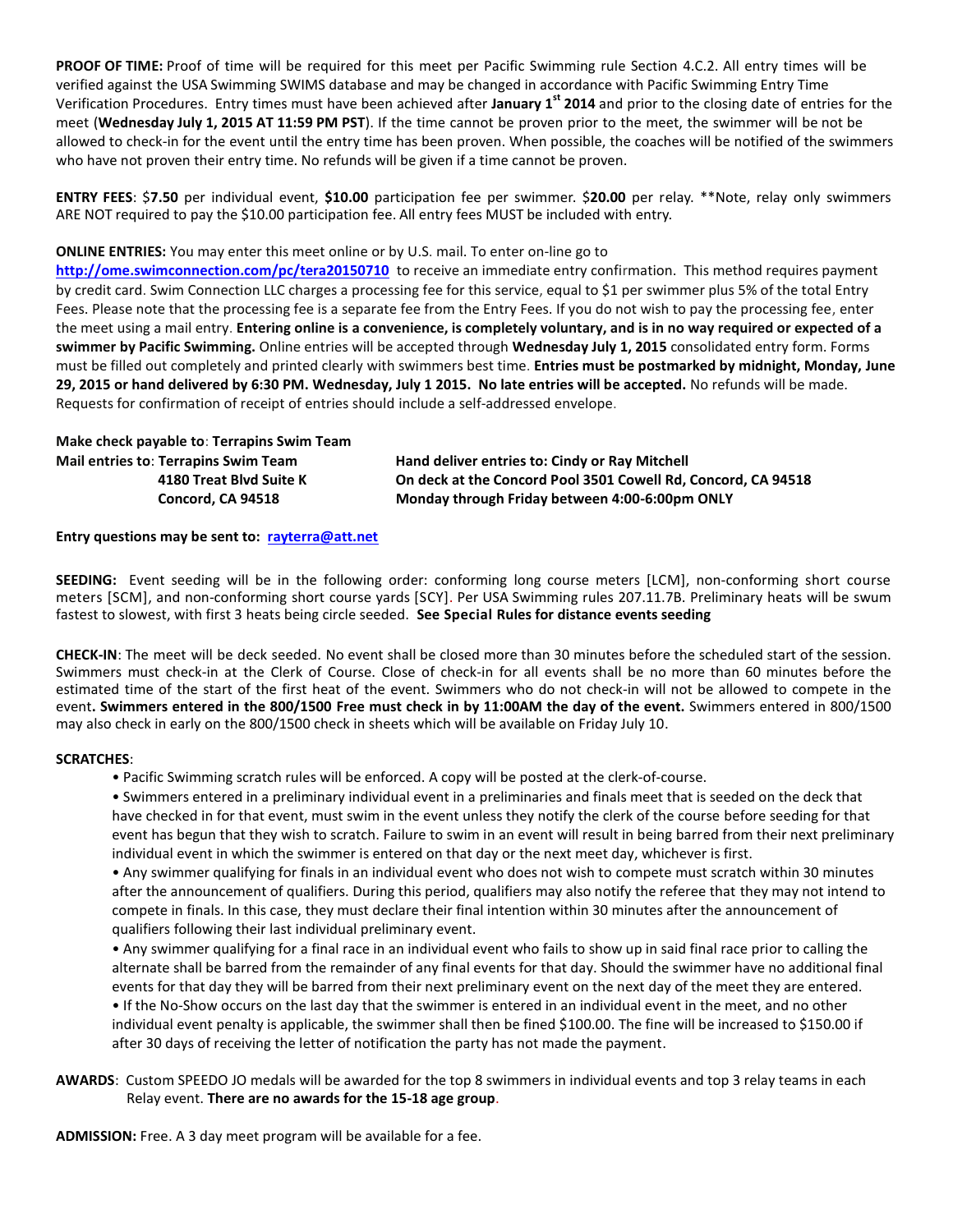**HOSPITALITY:** Lunch and limited hospitality will be available to all working officials and coaches.

# **MISCELLANEOUS: ADDITIONAL MEET INFO SUCH AS PARKING, HOTELS, TIMELINES, TEAM TIMING LANE ASSIGNMENTS AND GENERAL MEET UPDATES WILL BE POSTED ON THE TERRAPINS WEBSITE AT [HTTP://WWW.TERRAPINSWIM.COM](http://www.terrapinswim.com/) PLEASE CHECK THIS SITE FOR THE MOST UPDATED MEET INFO**

## **EVENT SUMMARY:**

|                 | $10$ -Un   | 11-12                                                                                                                                                                                                                                      | $13 - 14$   | $15 - 18$   |
|-----------------|------------|--------------------------------------------------------------------------------------------------------------------------------------------------------------------------------------------------------------------------------------------|-------------|-------------|
|                 | 100 Free   | 200 Fly                                                                                                                                                                                                                                    | 200 Free    | 200 IM      |
|                 | 100 Fly    | 100 Breast                                                                                                                                                                                                                                 | 100 Fly     | 100 Free    |
| <b>FRIDAY</b>   | 50 Back    | 50 Free<br>200 Back<br>400 Free<br>400 FR-R<br>200 Free<br><b>100 Fly</b><br>50 Breast<br>100 Back<br>400 IM<br>800 Free**<br>1500 Free*<br>200 Med-R<br>200 IM<br>100 Free<br>200 Breast<br>50 Back<br>50 Fly<br>800 Free*<br>1500 Free** | 200 Back    | 100 Breast  |
|                 | 400 Free   |                                                                                                                                                                                                                                            | 400 Free    | 200 Back    |
|                 |            |                                                                                                                                                                                                                                            | 400 FR-R    | 800 Free    |
|                 |            |                                                                                                                                                                                                                                            |             | 400 FR-R    |
|                 | 200 Free   |                                                                                                                                                                                                                                            | 200 IM      | 200 Fly     |
|                 | 50 Fly     |                                                                                                                                                                                                                                            | 100 Free    | 50 Free     |
| <b>SATURDAY</b> | 50 Breast  |                                                                                                                                                                                                                                            | 200 Breast  | 200 Breast  |
|                 | 100 Back   |                                                                                                                                                                                                                                            | 100 Back    | 400 Free    |
|                 | 200 Med-R  |                                                                                                                                                                                                                                            | 800 Free**  | 1500 Free*  |
|                 |            |                                                                                                                                                                                                                                            | 1500 Free*  | 200 Med-R   |
|                 |            |                                                                                                                                                                                                                                            | 200 Med-R   |             |
|                 |            |                                                                                                                                                                                                                                            |             |             |
|                 | 200 IM     |                                                                                                                                                                                                                                            | 200 Fly     | 200 Free    |
|                 | 100 Breast |                                                                                                                                                                                                                                            | 100 Breast  | 100 Fly     |
|                 | 50 Free    |                                                                                                                                                                                                                                            | 50 Free     | 100 Back    |
|                 | 200 FR-R   |                                                                                                                                                                                                                                            | 400 IM      | 400 IM      |
| <b>SUNDAY</b>   |            |                                                                                                                                                                                                                                            | 800 Free*   | 1500 Free** |
|                 |            |                                                                                                                                                                                                                                            | 1500 Free** | 200 FR-R    |
|                 |            |                                                                                                                                                                                                                                            | 200 FR-R    |             |
|                 |            | 200 FR-R                                                                                                                                                                                                                                   |             |             |

**\*Girls ONLY Event \*\*Boys ONLY Event**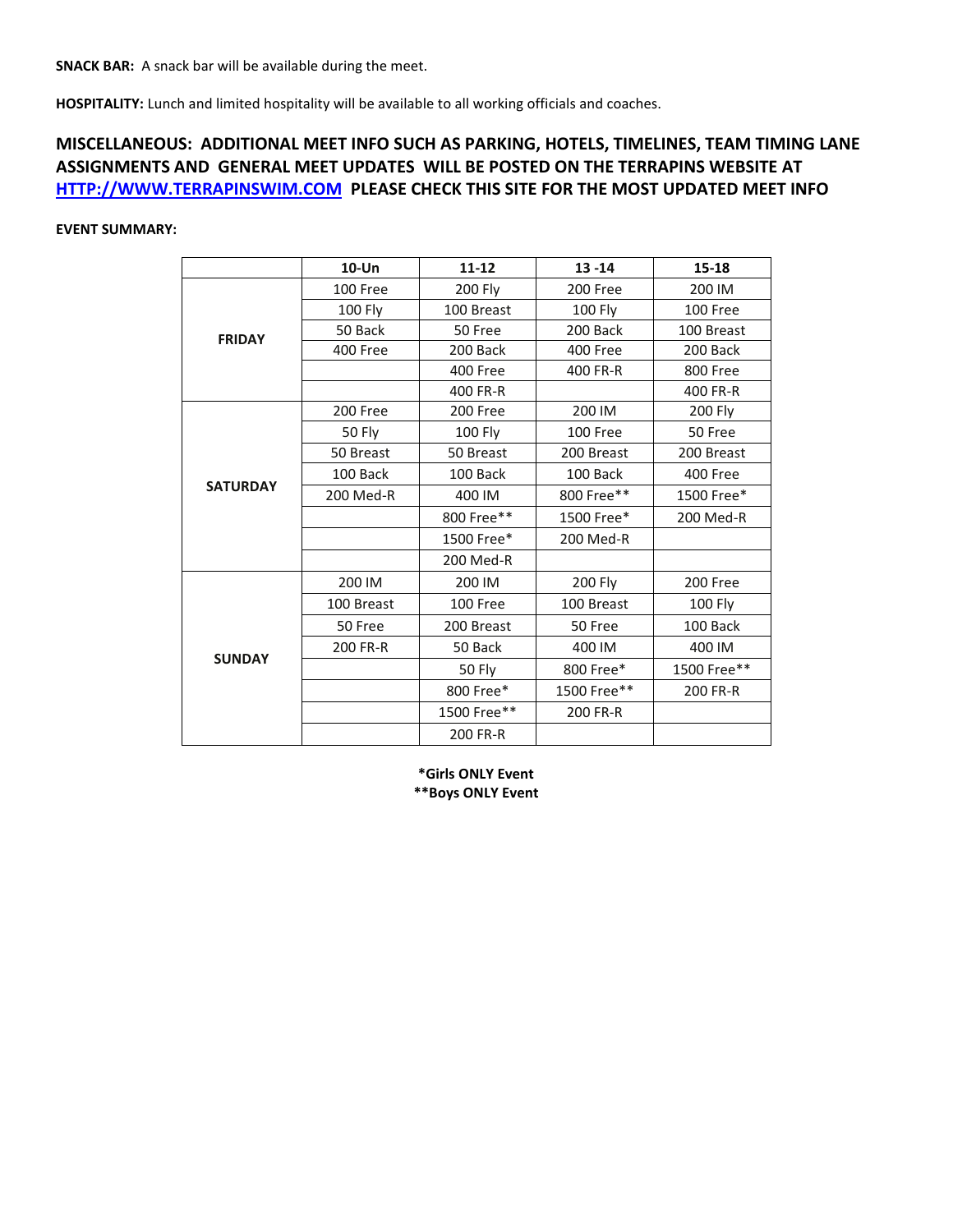#### **ORDER OF EVENTS:**

|                        | <b>FRIDAY JULY 10 2015</b>              |                       |                 | SATURDAY JULY 11 2015                   |                       | <b>SUNDAY JULY 12 2015</b> |                                         |                       |
|------------------------|-----------------------------------------|-----------------------|-----------------|-----------------------------------------|-----------------------|----------------------------|-----------------------------------------|-----------------------|
| <b>Girls</b><br>Event# | Event Age Group &<br><b>Description</b> | <b>Boys</b><br>Event# | Girls<br>Event# | Event Age Group &<br><b>Description</b> | <b>Boys</b><br>Event# | Girls<br>Event#            | Event Age Group &<br><b>Description</b> | <b>Boys</b><br>Event# |
| $\mathbf{1}$           | 15-18 200 IM                            | $\overline{2}$        | 41              | 11-12 200 Free                          | 42                    | 83                         | 11-12 200 IM                            | 84                    |
| $\overline{3}$         | 10-Un 100 Free                          | 4                     | 43              | 10-Un 200 Free                          | 44                    | 85                         | 10-Un 200 IM                            | 86                    |
| 5                      | 13-14 200 Free                          | 6                     | 45              | 13-14 200 IM                            | 46                    | 87                         | 15-18 200 Free                          | 88                    |
| $\overline{7}$         | 11-12 200 Fly                           | 8                     | 47              | 15-18 200 Fly                           | 48                    | 89                         | 11-12 100 Free                          | 90                    |
| 9                      | 15-18 100 Free                          | 10                    | 49              | 11-12 100 Fly                           | 50                    | 91                         | 13-14 200 Fly                           | 92                    |
| 11                     | 10-Un 100 Fly                           | 12                    | 51              | 13-14 100 Free                          | 52                    | 93                         | 15-18 100 Fly                           | 94                    |
| 13                     | 13-14 100 Fly                           | 14                    | 53              | 10-Un 50 Fly                            | 54                    | 95                         | 10-Un 100 Breast                        | 96                    |
| 15                     | 11-12 100 Breast                        | 16                    | 55              | 15-18 50 Free                           | 56                    | 97                         | 11-12 200 Breast                        | 98                    |
| 17                     | 15-18 100 Breast                        | 18                    | 57              | 11-12 50 Breast                         | 58                    | 99                         | 13-14 100 Breast                        | 100                   |
| 19                     | 10-Un 50 Back                           | 20                    | 59              | 10-Un 50 Breast                         | 60                    | 101                        | 15-18 100 Back                          | 102                   |
| 21                     | 11-12 50 Free                           | 22                    | 61              | 13-14 200 Breast                        | 62                    | 103                        | 11-12 50 Back                           | 104                   |
| 23                     | 13-14 200 Back                          | 24                    | 63              | 15-18 200 Breast                        | 64                    | 105                        | 13-14 50 Free                           | 106                   |
| 25                     | 15-18 200 Back                          | 26                    | 65              | 11-12 100 Back                          | 66                    | 107                        | 10-Un 50 Free                           | 108                   |
| 27                     | 11-12 200 Back                          | 28                    | 67              | 13-14 100 Back                          | 68                    | 109                        | 11-12 50 Fly                            | 110                   |
| 29                     | 10-Un 400 Free                          | 30                    | 69              | 10-Un 100 Back                          | 70                    | 111                        | 15-18 400 IM                            | 112                   |
| 31                     | 13-14 400 Free                          | 32                    | 71              | 11-12 400 IM                            | 72                    | 113                        | 13-14 400 IM                            | 114                   |
| 33                     | 11-12 400 Free                          | 34                    | 73              | 15-18 400 Free                          | 74                    | 203                        | +11-14 800 Free                         |                       |
| 201                    | +15-18 800 Free                         | 202                   |                 | +11-14 800 Free                         | 204                   |                            | *+11-18 1500 Free                       | 206                   |
| 35                     | 11-12 400 Free<br>Relay                 | 36                    | 205             | *+11-18 1500 Free                       |                       | 115                        | 10 & Un 200 Free<br>Relay               | 116                   |
| 37                     | 13-14 400 Free<br>Relay                 | 38                    | 75              | 10-Un 200 Medley<br>Relay               | 76                    | 117                        | 11-12 200 Free<br>Relay                 | 118                   |
| 39                     | 15-18 400 Free<br>Relay                 | 40                    | 77              | 11-12 200 Medley<br>Relay               | 78                    | 119                        | 13-14 200 Free<br>Relay                 | 120                   |
|                        |                                         |                       | 79              | 13-14 200 Medley<br>Relay               | 80                    | 121                        | 15-18 200 Free<br>Relay                 | 122                   |

**+Combined age group event**

 $\begin{array}{|c|c|c|c|}\n\hline\n\text{Relay} & & 82 \\
\hline\n\end{array}$ 

81 15-18 200 Medley

**\*+ Event 204 11-14 Boys 800 Freestyle will swim before event 205 11 & Up Girls 1500 Freestyle Event 203 11-14 Girls 800 Freestyle will swim before event 206 11 & Up Boys 1500 Freestyle.**

**The 15-18 800 Freestyle will swim fast to slow and alternating girls/boys heats Meet Referee has the option to swim 2 per lane for any distance event based on timelines**

**All Relays will swim at the conclusion of finals fast to slow**

**Time standards are located on the PC website:** <http://www.pacswim.org/userfiles/cms/documents/551/times14.pdf>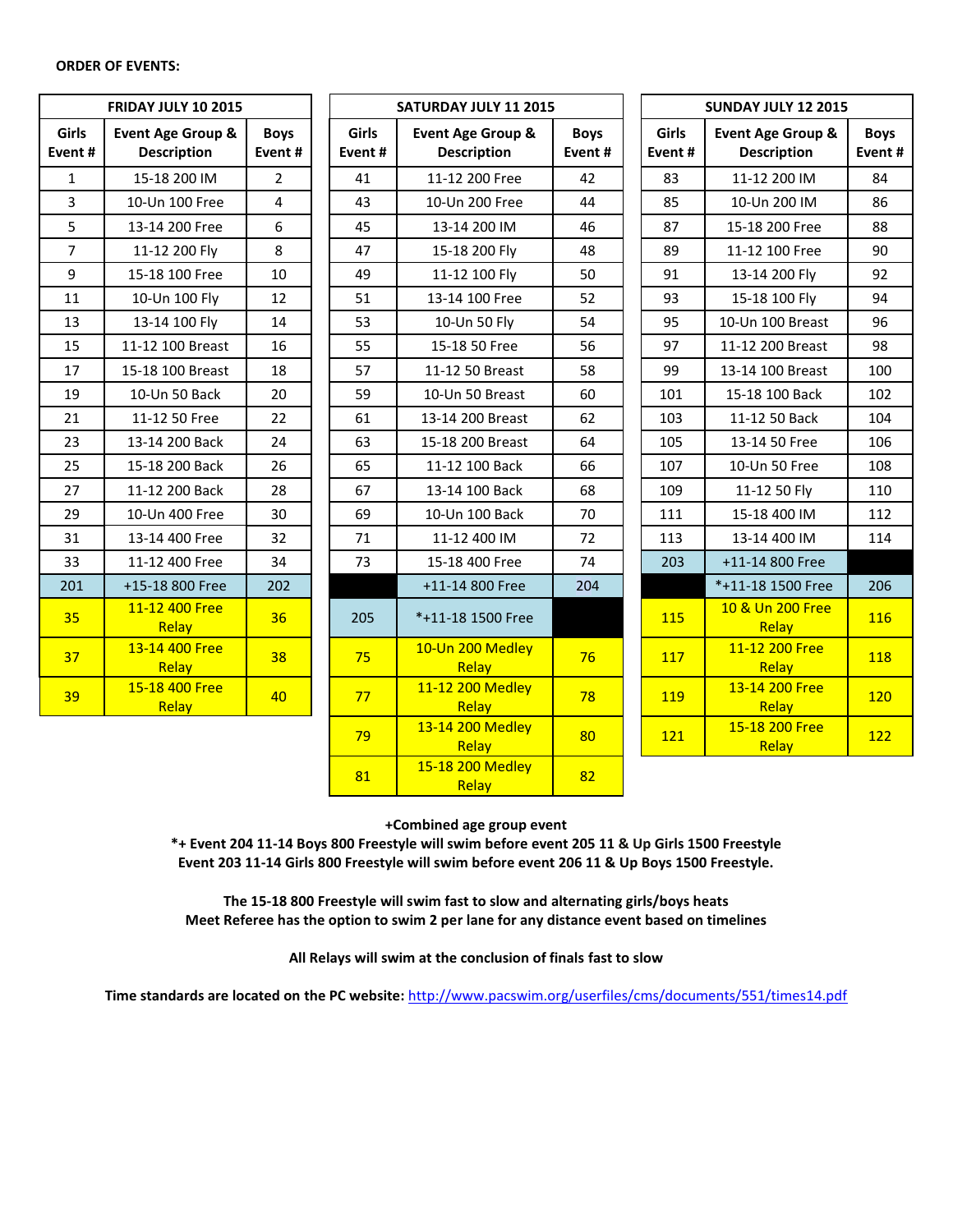|                  |            |                 |      | <b>RELAY ENTRY FORM</b> |                          |  |  |  |  |
|------------------|------------|-----------------|------|-------------------------|--------------------------|--|--|--|--|
| <b>TEAM NAME</b> |            |                 |      | <b>LSC</b>              | <b>Club Abbreviation</b> |  |  |  |  |
|                  |            |                 |      | Pacific Swimming        |                          |  |  |  |  |
|                  |            |                 |      | <b>FRIDAY JULY 10</b>   |                          |  |  |  |  |
| <b>GENDER</b>    | <b>AGE</b> | <b>EVENT</b>    | #    | <b>A TEAM</b>           | <b>B TEAM</b>            |  |  |  |  |
| F                | $11 - 12$  | <b>400 FREE</b> | 35   |                         |                          |  |  |  |  |
| M                | $11 - 12$  | <b>400 FREE</b> | 36   |                         |                          |  |  |  |  |
| F                | $13 - 14$  | <b>400 FREE</b> | 37   |                         |                          |  |  |  |  |
| M                | $13 - 14$  | <b>400 FREE</b> | 38   |                         |                          |  |  |  |  |
| F                | $15 - 18$  | <b>400 FREE</b> | 39   |                         |                          |  |  |  |  |
| M                | $15 - 18$  | <b>400 FREE</b> | 40   |                         |                          |  |  |  |  |
|                  |            |                 |      | <b>SATURDAY JULY 11</b> |                          |  |  |  |  |
| <b>GENDER</b>    | <b>AGE</b> | <b>EVENT</b>    | $\#$ | <b>A TEAM</b>           | <b>B TEAM</b>            |  |  |  |  |
| F                | 10-UN      | 200 MEDLEY      | 75   |                         |                          |  |  |  |  |
| M                | 10-UN      | 200 MEDLEY      | 76   |                         |                          |  |  |  |  |
| F                | $11 - 12$  | 200 MEDLEY      | 77   |                         |                          |  |  |  |  |
| M                | $11 - 12$  | 200 MEDLEY      | 78   |                         |                          |  |  |  |  |
| F                | $13 - 14$  | 200 MEDLEY      | 79   |                         |                          |  |  |  |  |
| M                | $13 - 14$  | 200 MEDLEY      | 80   |                         |                          |  |  |  |  |
| F                | 15-18      | 200 MEDLEY      | 81   |                         |                          |  |  |  |  |
| M                | $15 - 18$  | 200 MEDLEY      | 82   |                         |                          |  |  |  |  |
|                  |            |                 |      | <b>SUNDAY JULY 12</b>   |                          |  |  |  |  |
| <b>GENDER</b>    | <b>AGE</b> | <b>EVENT</b>    | #    | <b>A TEAM</b>           | <b>B TEAM</b>            |  |  |  |  |
| F                | $10 -$ un  | <b>200 FREE</b> | 115  |                         |                          |  |  |  |  |
| M                | $10 -$ un  | <b>200 FREE</b> | 116  |                         |                          |  |  |  |  |
| F                | $11 - 12$  | <b>200 FREE</b> | 117  |                         |                          |  |  |  |  |
| M                | $11 - 12$  | <b>200 FREE</b> | 118  |                         |                          |  |  |  |  |
| F                | $13 - 14$  | <b>200 FREE</b> | 119  |                         |                          |  |  |  |  |
| М                | $13 - 14$  | <b>200 FREE</b> | 120  |                         |                          |  |  |  |  |
| F                | $15 - 18$  | <b>200 FREE</b> | 121  |                         |                          |  |  |  |  |
| М                | $15 - 18$  | <b>200 FREE</b> | 122  |                         |                          |  |  |  |  |
|                  |            |                 |      |                         |                          |  |  |  |  |
|                  |            |                 |      |                         | # RELAYS                 |  |  |  |  |

| <b>COACH</b>                 | # RELAYS                |  |
|------------------------------|-------------------------|--|
|                              | RELAY FEE X \$20.00 Ea. |  |
| <b>COACH</b><br><b>EMAIL</b> | <b>TOTAL</b> \$         |  |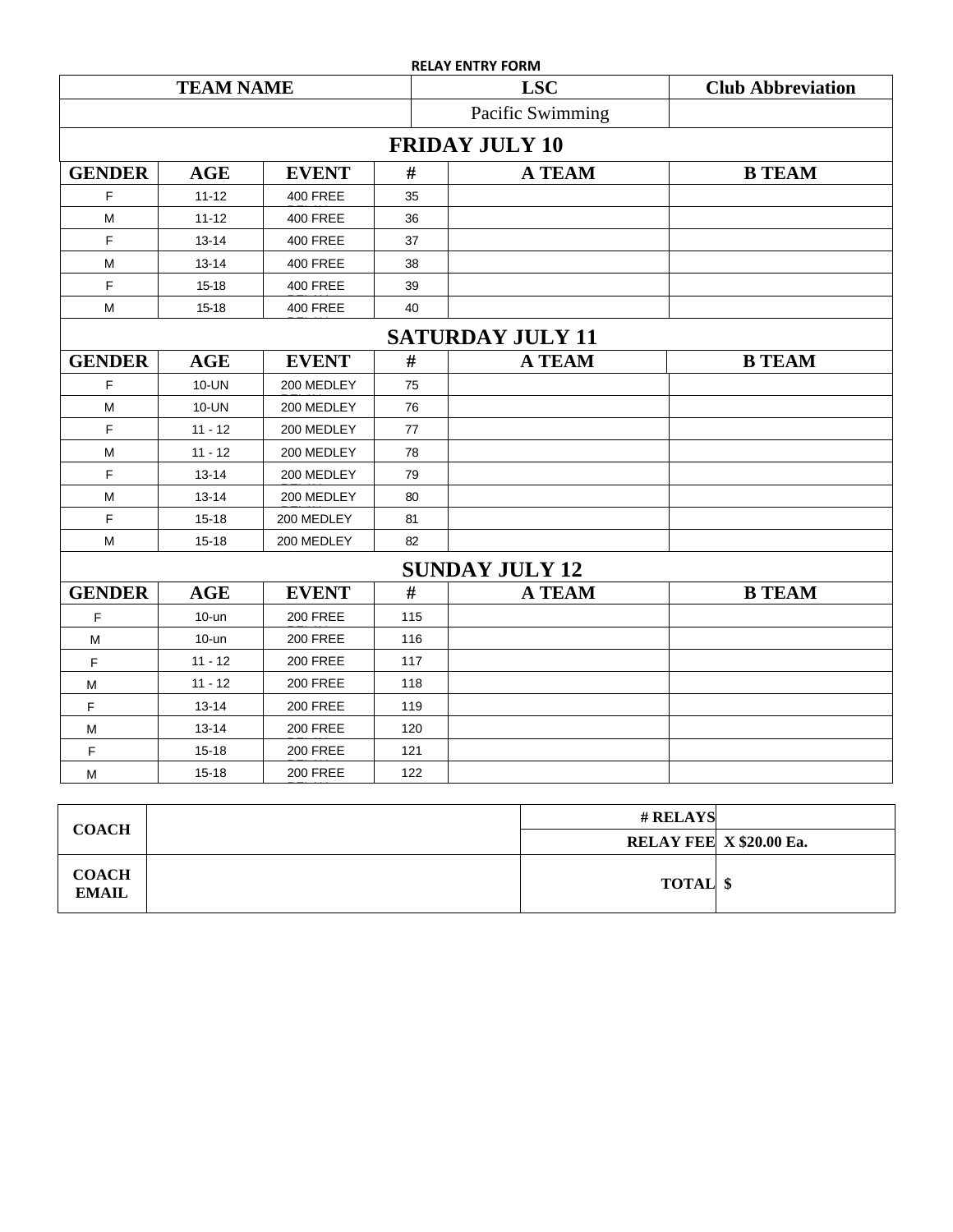## **RELAY ONLY SWIMMERS ENTRY FORM**

| <b>CLUB NAME</b> |                               | <b>LSC</b>        |                |                  |  |                                  | <b>CLUB ABBREVIATION</b> |  |  |  |  |  |  |  |
|------------------|-------------------------------|-------------------|----------------|------------------|--|----------------------------------|--------------------------|--|--|--|--|--|--|--|
|                  |                               |                   |                | Pacific Swimming |  |                                  |                          |  |  |  |  |  |  |  |
| AGE              | <b>NAME (LAST, FIRST, MI)</b> | <b>GENDER</b>     |                |                  |  | <b>USA-S REGISTRATION NUMBER</b> |                          |  |  |  |  |  |  |  |
|                  |                               | $M$ F             |                |                  |  |                                  |                          |  |  |  |  |  |  |  |
|                  |                               | $M$ $F$           |                |                  |  |                                  |                          |  |  |  |  |  |  |  |
|                  |                               | $M$ $F$           |                |                  |  |                                  |                          |  |  |  |  |  |  |  |
|                  |                               | $M$ $F$           |                |                  |  |                                  |                          |  |  |  |  |  |  |  |
|                  |                               | $M$ F             |                |                  |  |                                  |                          |  |  |  |  |  |  |  |
|                  |                               | $M$ F             |                |                  |  |                                  |                          |  |  |  |  |  |  |  |
|                  |                               | $M$ F             |                |                  |  |                                  |                          |  |  |  |  |  |  |  |
|                  |                               | $M$ F             |                |                  |  |                                  |                          |  |  |  |  |  |  |  |
|                  |                               | $M$ F             |                |                  |  |                                  |                          |  |  |  |  |  |  |  |
|                  |                               | $M$ $F$           |                |                  |  |                                  |                          |  |  |  |  |  |  |  |
|                  |                               | $M$ F             |                |                  |  |                                  |                          |  |  |  |  |  |  |  |
|                  |                               | $M$ F             |                |                  |  |                                  |                          |  |  |  |  |  |  |  |
|                  |                               | $M$ F             |                |                  |  |                                  |                          |  |  |  |  |  |  |  |
|                  |                               | $\mathsf{F}$<br>M |                |                  |  |                                  |                          |  |  |  |  |  |  |  |
|                  |                               | $\mathsf F$<br>M  |                |                  |  |                                  |                          |  |  |  |  |  |  |  |
|                  |                               | M                 | $\mathsf{F}$   |                  |  |                                  |                          |  |  |  |  |  |  |  |
|                  |                               | M                 | $\mathsf F$    |                  |  |                                  |                          |  |  |  |  |  |  |  |
|                  |                               | M                 | $\overline{F}$ |                  |  |                                  |                          |  |  |  |  |  |  |  |
|                  |                               | M                 | $\overline{F}$ |                  |  |                                  |                          |  |  |  |  |  |  |  |
|                  |                               | M                 | $\mathsf F$    |                  |  |                                  |                          |  |  |  |  |  |  |  |
|                  |                               | M                 | $\mathsf F$    |                  |  |                                  |                          |  |  |  |  |  |  |  |
|                  |                               | M F               |                |                  |  |                                  |                          |  |  |  |  |  |  |  |
|                  |                               | $M$ F             |                |                  |  |                                  |                          |  |  |  |  |  |  |  |
|                  |                               | $M$ F             |                |                  |  |                                  |                          |  |  |  |  |  |  |  |
|                  |                               | $M$ F             |                |                  |  |                                  |                          |  |  |  |  |  |  |  |
|                  |                               | $M$ F             |                |                  |  |                                  |                          |  |  |  |  |  |  |  |
|                  |                               | $M$ F             |                |                  |  |                                  |                          |  |  |  |  |  |  |  |
|                  |                               | $M$ F             |                |                  |  |                                  |                          |  |  |  |  |  |  |  |
|                  |                               | $M$ F             |                |                  |  |                                  |                          |  |  |  |  |  |  |  |
|                  |                               | $M$ F             |                |                  |  |                                  |                          |  |  |  |  |  |  |  |